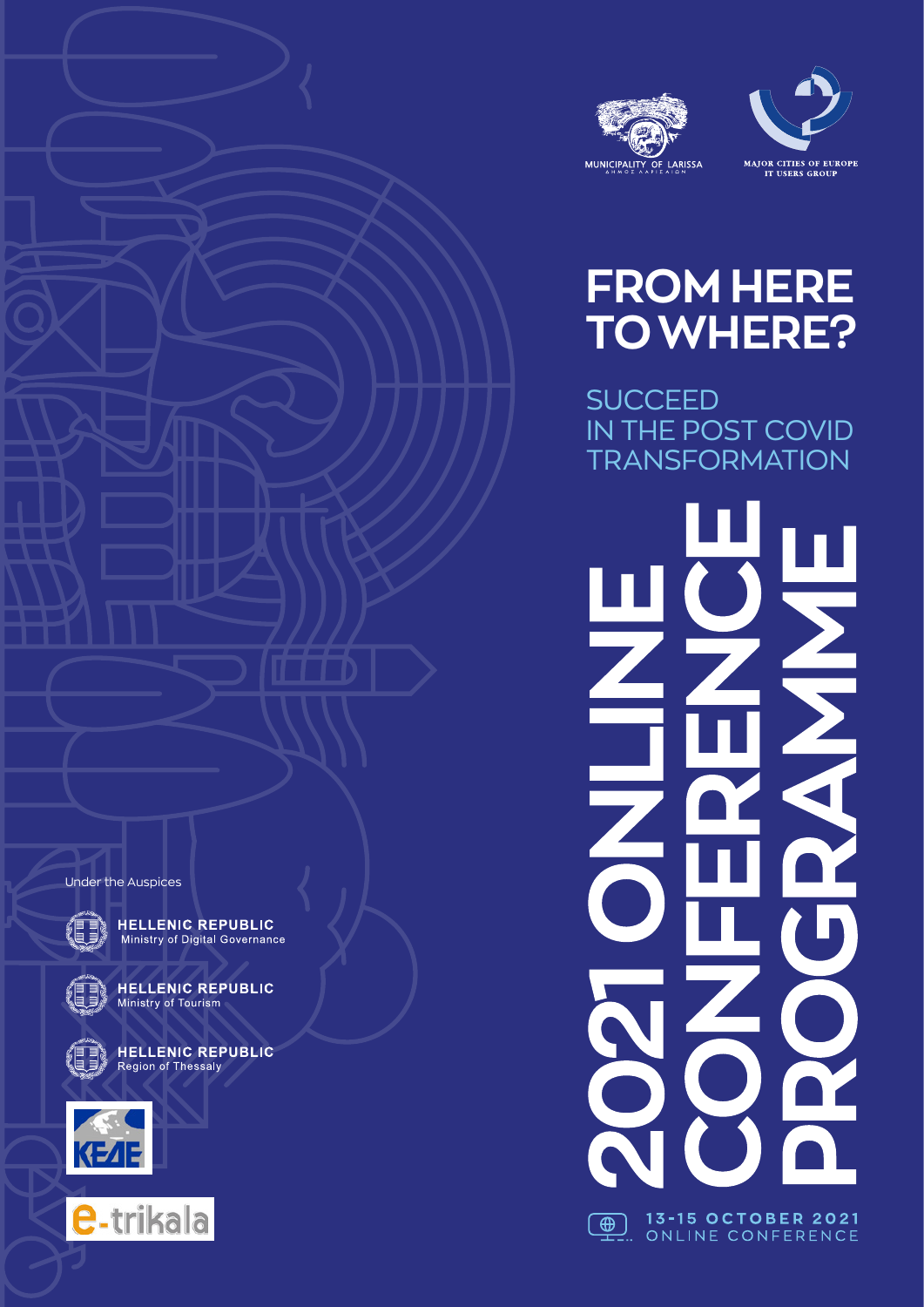## EVOLVING PROGRAMME

\*NB. Indicated times refer to Central European Time Zone

#### WEDNESDAY, OCTOBER 13



| 9:30  | 13:15 | <b>MORNING</b>                                                                                                                                    |                                                                                                                                                 |
|-------|-------|---------------------------------------------------------------------------------------------------------------------------------------------------|-------------------------------------------------------------------------------------------------------------------------------------------------|
| 9:30  | 9:50  | Opening and Welcome Mayor of Larissa and Greek Authorities                                                                                        | <b>Speakers TBC</b>                                                                                                                             |
| 9:50  | 10:05 | About Major Cities of Europe & overview of the conference                                                                                         | <b>Giorgio Prister</b><br>President Major Cities of Europe                                                                                      |
|       |       | DIGEST OF LOCAL GOVERNMENT TRANSFORMATION                                                                                                         |                                                                                                                                                 |
| 10:05 | 10:20 | <b>Digital transformation in Greece</b>                                                                                                           | Ministry of Digital Transformation<br><b>TBC</b>                                                                                                |
| 10:20 | 10:35 | New horizons in collaborative city leadership                                                                                                     | Robin Hambleton<br>Emeritus Professor of City Leadership<br>- University of the West of England, Bris-<br>tol, UK and Director of Urban Answers |
| 10:35 | 10:50 | Where should I go from here?<br>(Alice) _ Interesting question. (Siri)                                                                            | Isabella Mader - CEO<br>Excellence Research - Vienna                                                                                            |
| 10:50 | 11:05 | <b>SPONSOR - TBC</b>                                                                                                                              | <b>TBC</b>                                                                                                                                      |
| 11:05 | 11:15 | <b>Coffee Break</b>                                                                                                                               |                                                                                                                                                 |
| 11:15 | 11:30 | Milan Digital Ecosystem,<br>developing City APIs / Working together,<br>improving outcomes                                                        | Agnese Bianchi<br>Head of the Smart City Unit<br>of the Municipality of Milano                                                                  |
| 11:30 | 11:45 | Gwennaëlle Costa-Le-Vaillant - Director Data,<br>Digitalisation and Smart Region - Région Ile de France                                           | <b>TBC</b>                                                                                                                                      |
| 11:45 | 12:00 | The SIGI digital government platform: an open and low code ap-<br>proach to accelerate the development of digital services.                       | Carlo Gambucci<br>General Manager SIGI - Luxembourg                                                                                             |
| 12:00 | 12:15 | Digital Transition in Tuscany Region: strategy and roadmap                                                                                        | <b>Gianluca Vannuccini</b><br>Chief Information Officer and Director<br>of IT Department - Region Tuscany                                       |
| 12:15 | 12:25 | 10 minutes comfort break                                                                                                                          |                                                                                                                                                 |
| 12:25 | 12:40 | Policy cloud - EU project: improve the modelling,<br>creation and implementation of public and business policy                                    | Speaker TBC                                                                                                                                     |
| 12:40 | 12:55 | DUET - EU project: Digital Twins, to help public sector decision-mak-<br>ing become more democratic and effective                                 | <b>Speaker TBC</b>                                                                                                                              |
| 12:55 | 13:10 | Skills for local government: one eye on the present,<br>one eye on the future                                                                     | Robin Heilig - City of Vienna,<br>Digitization Public Administration, CIO<br>Office of the City of Vienna                                       |
| 13:10 | 13:40 | <b>Panel discussion</b>                                                                                                                           |                                                                                                                                                 |
| 13:40 | 13:45 | Introducing afternoon webinar and tomorrow's day                                                                                                  |                                                                                                                                                 |
| 13:45 | 14:45 | <b>Lunch Break</b>                                                                                                                                |                                                                                                                                                 |
| 14:45 | 16:45 | <b>AFTERNOON</b>                                                                                                                                  |                                                                                                                                                 |
| 14:45 | 16:45 | Webinar - Policy Cloud EU project: improve the modelling, creation<br>and implementation of public and business policy<br>https://policycloud.eu/ | <b>TBC</b>                                                                                                                                      |

**End of Day 1**



**FROM HERE TO WHERE?**

SUCCEED IN THE POST COVID **TRANSFORMATION** 

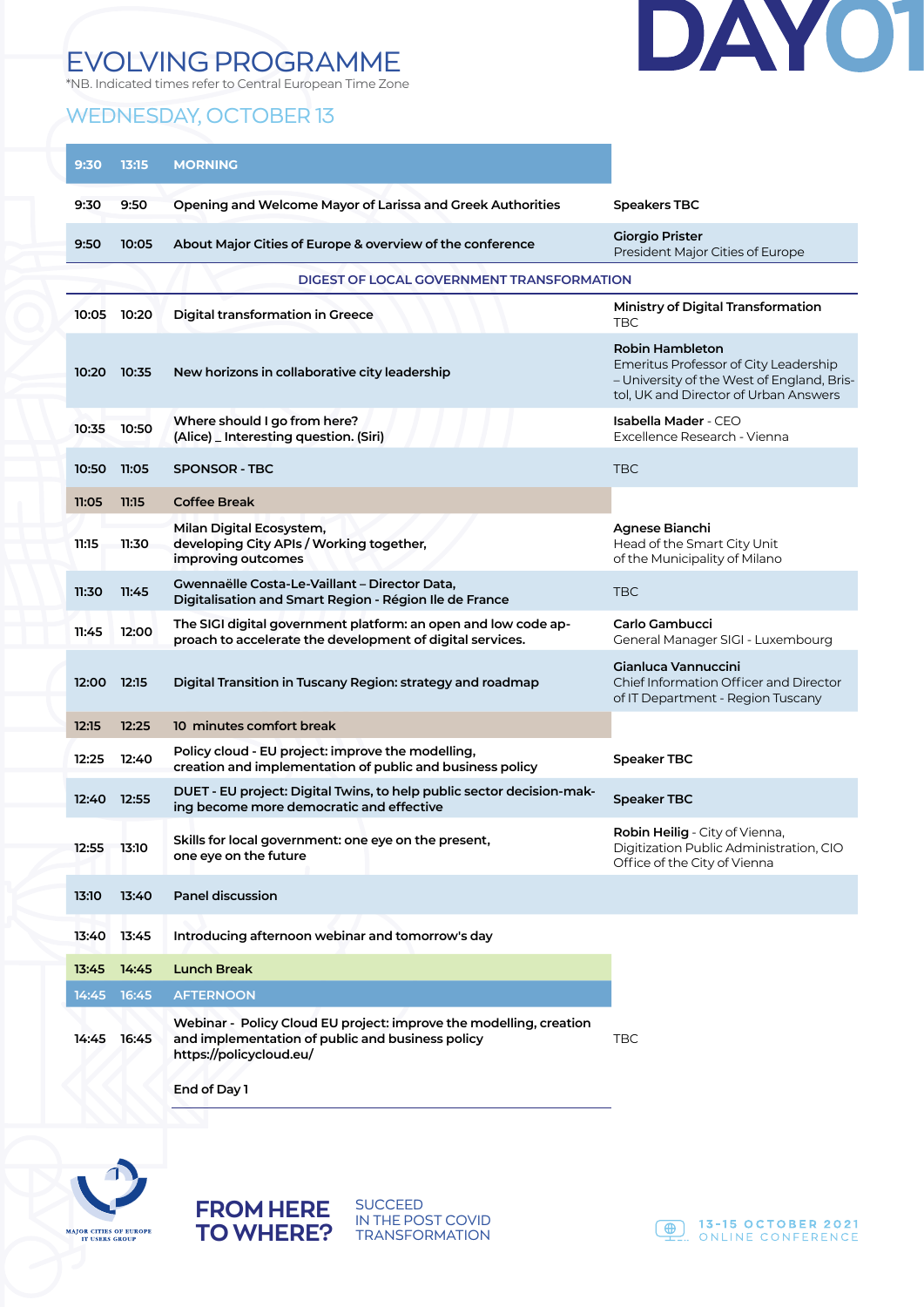

### EVOLVING PROGRAMME

\*NB. Indicated times refer to Central European Time Zone

THURSDAY, OCTOBER 14

| 9:30  | 12:50       | <b>MORNING</b>                                                                                                            |                                                                                                              |
|-------|-------------|---------------------------------------------------------------------------------------------------------------------------|--------------------------------------------------------------------------------------------------------------|
| 9:30  | 9:40        | Introduction to the day                                                                                                   |                                                                                                              |
|       |             | <b>DIGEST OF GREEN TRANSFORMATION AND LIVEABLE CITIES</b>                                                                 |                                                                                                              |
| 9:40  | 9:55        | <b>EU Commission representative</b>                                                                                       | <b>TBC</b>                                                                                                   |
| 9:55  | 10:10       | City in Belgium - TBC                                                                                                     | <b>TBC</b>                                                                                                   |
| 10:10 | 10:25       | Achieve A Water Sensitive City Using Natural Based (Profitable!)<br>Solutions - a City Case Study                         | Mor Harir<br>Head of Innovation and Sustainability at<br>Ramat Gan Municipality - Israel                     |
| 10:25 | 10:40       | <b>SPONSOR - TBC</b>                                                                                                      | <b>TBC</b>                                                                                                   |
| 10:40 | 10:55       | <b>Coffee Break</b>                                                                                                       |                                                                                                              |
| 10:55 | 11:10       | City in Croatia TBC                                                                                                       | <b>TBC</b>                                                                                                   |
| 11:10 | 11:25       | Smart Issy: from digital transition to climate transition                                                                 | <b>Eric Legale</b> - Managing Director of Issy<br>Media - France                                             |
| 11:25 | 11:40       | HARMONY EU project - Spatial and transport planning tools for a new<br>mobility era                                       | Elena Patatouka<br>Senior Project Manager at e-trikala -<br>Greece                                           |
| 11:40 | 11:55       | Prato Urban Jungle                                                                                                        | <b>Valerio Barberis, City Board Member</b><br>responsible for Urbanism and Environ-<br>ment in Prato - Italy |
| 11:55 | 12:10       | Green Skills Revolution: preparing for sustainable growth                                                                 | Alessandra de Seneen - Secretary Gen-<br>eral at INSOR and Partner BAICR cultura<br>della Relazione - Italy  |
| 12:10 | 12:40       | <b>Panel discussion</b>                                                                                                   |                                                                                                              |
|       | 12:40 12:50 | Introducing afternoon webinar and tomorrow's day                                                                          |                                                                                                              |
| 12:50 | 13:50       | <b>Lunch Break</b>                                                                                                        |                                                                                                              |
| 13:50 | 15:50       | <b>AFTERNOON</b>                                                                                                          |                                                                                                              |
| 13:50 | 15:50       | Webinar - DUET - EU project: Digital Twins, to help public sector<br>decision-making become more democratic and effective | <b>TBC</b>                                                                                                   |

**End of Day 2**

**FROM HERE TO WHERE?**



SUCCEED IN THE POST COVID TRANSFORMATION

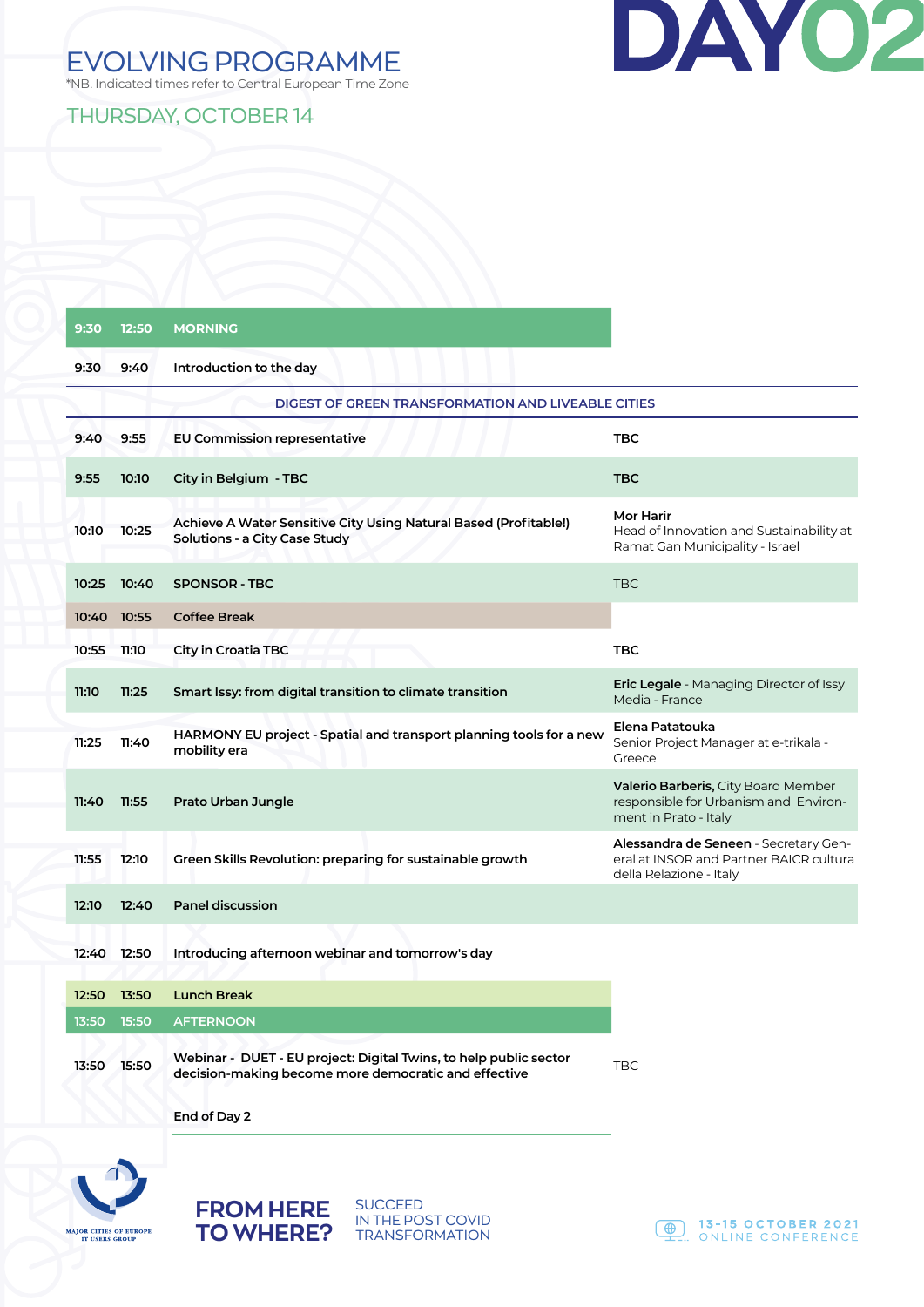## EVOLVING PROGRAMME



\*NB. Indicated times refer to Central European Time Zone

#### FRIDAY, OCTOBER 15

|            | 09:30 13:15 | <b>MORNING</b>                                                                                                                                                                                                                                                                                                                                                                                                                                                                                                                                    |                                                                                                                                                      |
|------------|-------------|---------------------------------------------------------------------------------------------------------------------------------------------------------------------------------------------------------------------------------------------------------------------------------------------------------------------------------------------------------------------------------------------------------------------------------------------------------------------------------------------------------------------------------------------------|------------------------------------------------------------------------------------------------------------------------------------------------------|
| 09:30 9:40 |             | Introduction to the day                                                                                                                                                                                                                                                                                                                                                                                                                                                                                                                           |                                                                                                                                                      |
| 9:40       | 9:55        | Reimagining work                                                                                                                                                                                                                                                                                                                                                                                                                                                                                                                                  | Nadira Hussain<br>Director of leadership development and<br>research at Socitm - UK                                                                  |
| 9:55       | 10:10       | <b>Digital Ethics</b>                                                                                                                                                                                                                                                                                                                                                                                                                                                                                                                             | <b>Christopher Frauenberger</b><br>Professor for HCI - Center for Human<br>- Computer Interaction - Paris Lodron<br>University of Salzburg - Austria |
| 10:10      | 10:25       | DATA VAULTS - EU Project : DataVault Project: Empowering individu-<br>als to choose how and with whom share their personal data and get<br>rewarded for it                                                                                                                                                                                                                                                                                                                                                                                        | Paolo Boscolo<br>CIO of the City of Prato - Italy                                                                                                    |
| 10:25      | 10:40       | <b>Round Table</b>                                                                                                                                                                                                                                                                                                                                                                                                                                                                                                                                |                                                                                                                                                      |
| 10:40      | 10:55       | <b>Coffee Break</b>                                                                                                                                                                                                                                                                                                                                                                                                                                                                                                                               |                                                                                                                                                      |
| 10:55      | 11:10       | <b>SPONSOR 3 TBC</b>                                                                                                                                                                                                                                                                                                                                                                                                                                                                                                                              | TBC                                                                                                                                                  |
|            |             | DAVID VS. GOLIATH - MANAGING CYBERSECURITY THREATS & RESILIENCE                                                                                                                                                                                                                                                                                                                                                                                                                                                                                   |                                                                                                                                                      |
| 11:10      | 11:25       | TBC - Cybersecurity a national perspective from Austria                                                                                                                                                                                                                                                                                                                                                                                                                                                                                           | TBC                                                                                                                                                  |
|            |             | Panel Discussion:<br>How do WE become "David" and conquer "Goliath"<br><b>Supporting Peer-to-Peer Knowledge Sharing</b><br>as the "Real Way of Protection"                                                                                                                                                                                                                                                                                                                                                                                        | Session chair:<br><b>Oliver Schwabe</b><br>(Acting) Chair City ISAC I4C+                                                                             |
|            |             | 1. Participant from Austria TBC<br>2. Ruth Buckley - Chief Information Officer Cork City Council, Digital<br>Cities Champion, I Wish Founder                                                                                                                                                                                                                                                                                                                                                                                                      |                                                                                                                                                      |
|            |             | 3. Rossen Naydenov - Officer in ENISA - The European Union Agency for<br>Cybersecurity                                                                                                                                                                                                                                                                                                                                                                                                                                                            |                                                                                                                                                      |
| 11:25      | 12:45       | 4. Participant from Israel TBC<br>5. Participant from France TBC<br>6. Carlos P. Kizzee - Vice President, Stakeholder Engagement, MS-ISAC,<br>Center for Internet Security - USA<br>7. David Carvalho - CEO Naoris Cyber Blockchain SE   Cyber advisory at<br>Nation-state level<br>8. Alan R. Shark - Executive Director at Public Technology Institute (now<br>part of CompTIA) - USA<br>9. Chris Frauenberger professor for Human-Computer Interaction (HCI)<br>at the University of Salzburg.<br>10. Paolo Boscolo - CIO of the City of Prato |                                                                                                                                                      |
| 12:45      | 13:15       | Bridge to the 2022 Conference in Larissa and conclusions                                                                                                                                                                                                                                                                                                                                                                                                                                                                                          |                                                                                                                                                      |

**End of the Conference**



**FROM HERE TO WHERE?** SUCCEED IN THE POST COVID **TRANSFORMATION**